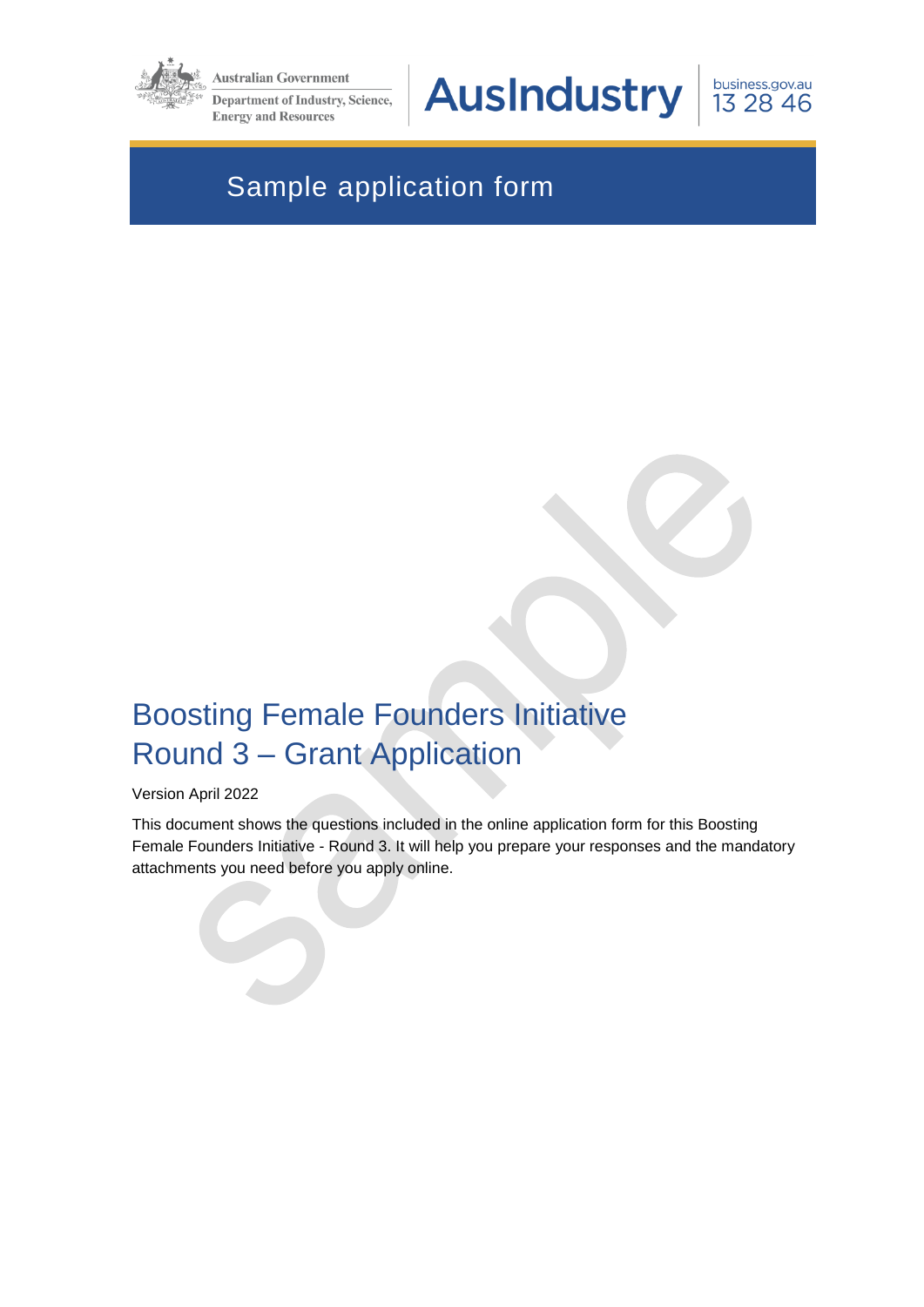# **Instructions**

The online form captures the information required by the department to assess and manage your application for services and funding.

The first page of the application page contains the following instructions.

## **Completing your application**

The application consists of separate pages as shown in the navigation menu on the left hand side of the portal page. You can navigate between pages using the menu or the buttons at the bottom of each page.

A red asterisk \* indicates a mandatory question. A warning message may appear if you have not completed all of the mandatory questions or if there is an issue with information you have entered.

### **Saving your responses**

You can save your changes at any time by using the Save button.

To prevent you losing your work you should save often. The portal will time out after 30 minutes if you do not save. Typing or moving your mouse does not reset the time out.

You must use the Save and Continue button to validate the information on each page. If you use the menu to navigate between pages, you will be prompted on the final page to go back and validate all of the information you have entered. A green tick indicates a validated page.

You can modify saved responses up until you submit your application.

# **Participants**

You may invite others to assist in completing your application via the application summary page. To do this:

- Select the Participants button
- Enter the details

An email will be sent to the participant inviting them to assist with your application.

### **Submitting your application**

You must complete every page of the application before you can submit.

You must also read and agree to the declaration which advises you of your responsibilities.

Check all your answers before you submit your application. After you submit, it will no longer be editable.

### **Internet browsers supported by the portal**

We recommend that you use the following browsers for optimum functionality:

- On Windows: The latest versions of Mozilla Firefox, Google Chrome and Microsoft Edge
- On Mac: The latest versions of Safari and Google Chrome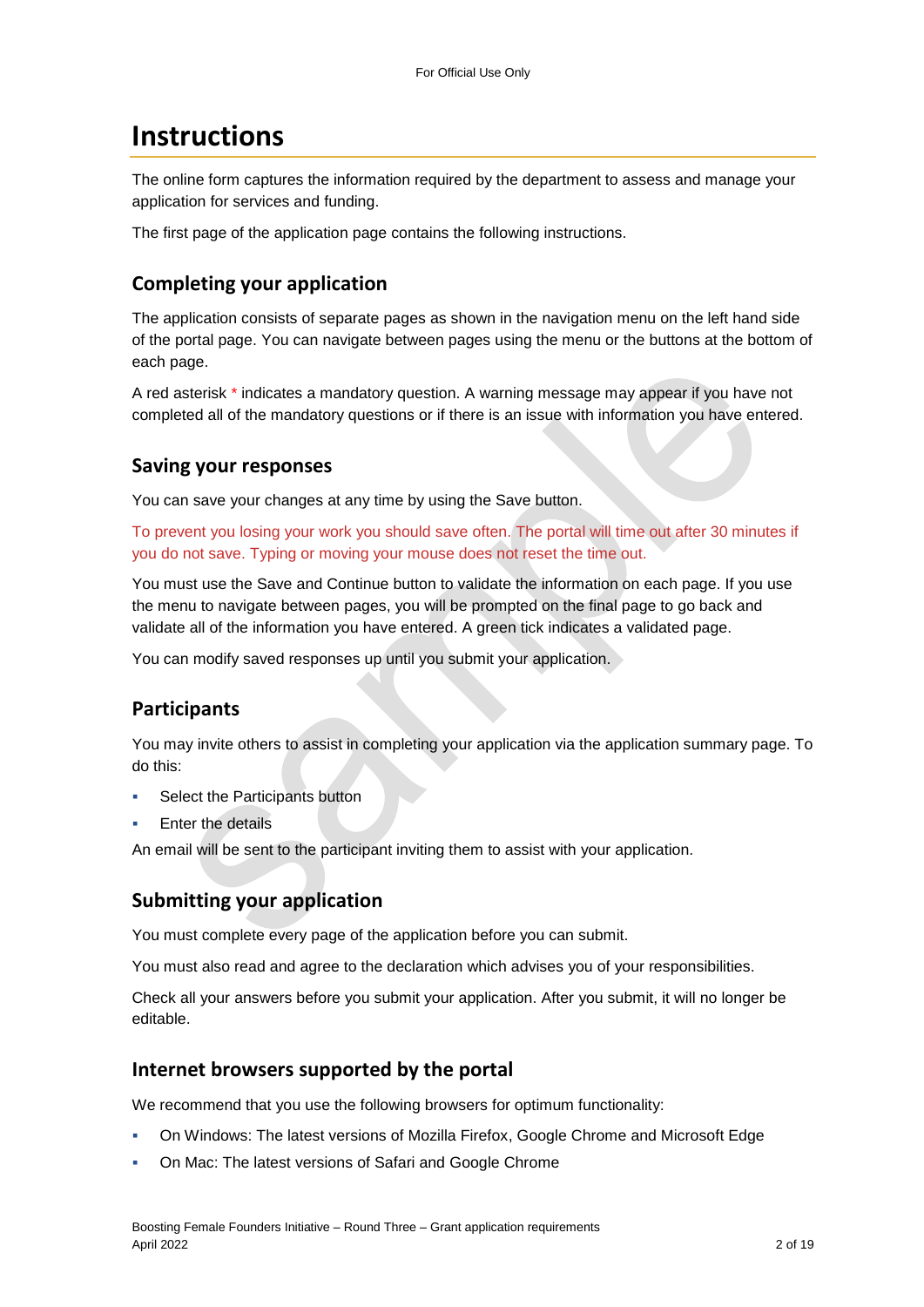# **Getting help**

If you require further assistance completing this form, **contact us** by email or web chat or on 13 28 46.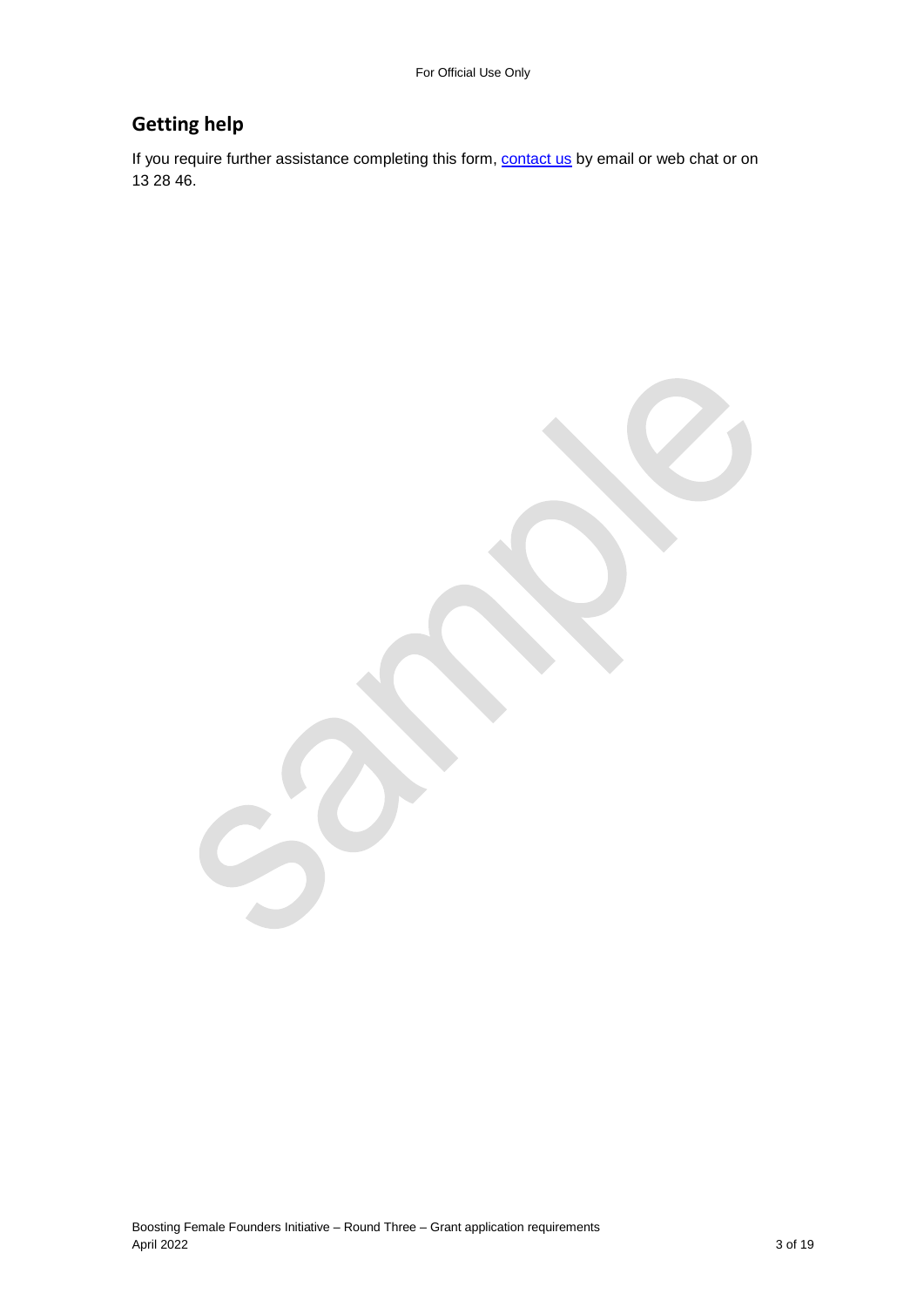# **A. Program selection**

Before you start your application, we need to first identify what type of entity is applying.

*Some programs we offer allow entities without an ABN to apply. The form is designed to accommodate these entities. However for this grant opportunity, an ABN is mandatory. If you do*  not have an ABN this grant opportunity will not appear in the program selection at the bottom of the *first page and you will not be able to continue.*

If you are a trustee applying on behalf of a trust we will need details of both the trust and trustee.

Before you start you should have the following details ready if they are applicable to you.

- Australian Business Number (ABN)
	- or
- Australian Company Number (ACN)
- Indigenous Corporation Number
- Australian Registered Body Number
- Australian Registered Scheme Number
- Incorporated Association Registration
- **Co-operative Registration Number**

Where applicable, international organisations will need to provide

- country of registration
- registration number

## **A.1. Program selection**

You must select from a drop-down menu the program that you are applying for. If you have been provided with an Invitation code, you will be able to enter it here which will select the program for you.

- Field 1 select Boosting Female Founders Initiative Round 3 Grant
- Field 2 select Boosting Female Founders Initiative Round 3 Grant

*When you have selected the program, the following text will appear.*

The Boosting Female Founders Initiative will provide targeted support through grants on a cocontribution basis to female owned and led startups who are seeking to scale into domestic and/or global markets.

You must be invited to apply for Boosting Female Founders Initiative Round 3 - Stage 2.

You should read the grant opportunity guidelines and sample grant agreements before filling out this application. We recommend you keep the guidelines open as you are completing your application so you can refer to them when providing your responses.

You may submit your application at any time up until 5.00pm [AEST/AEDT] on XX XXXX 2022. Please take account of time zone differences when submitting your application.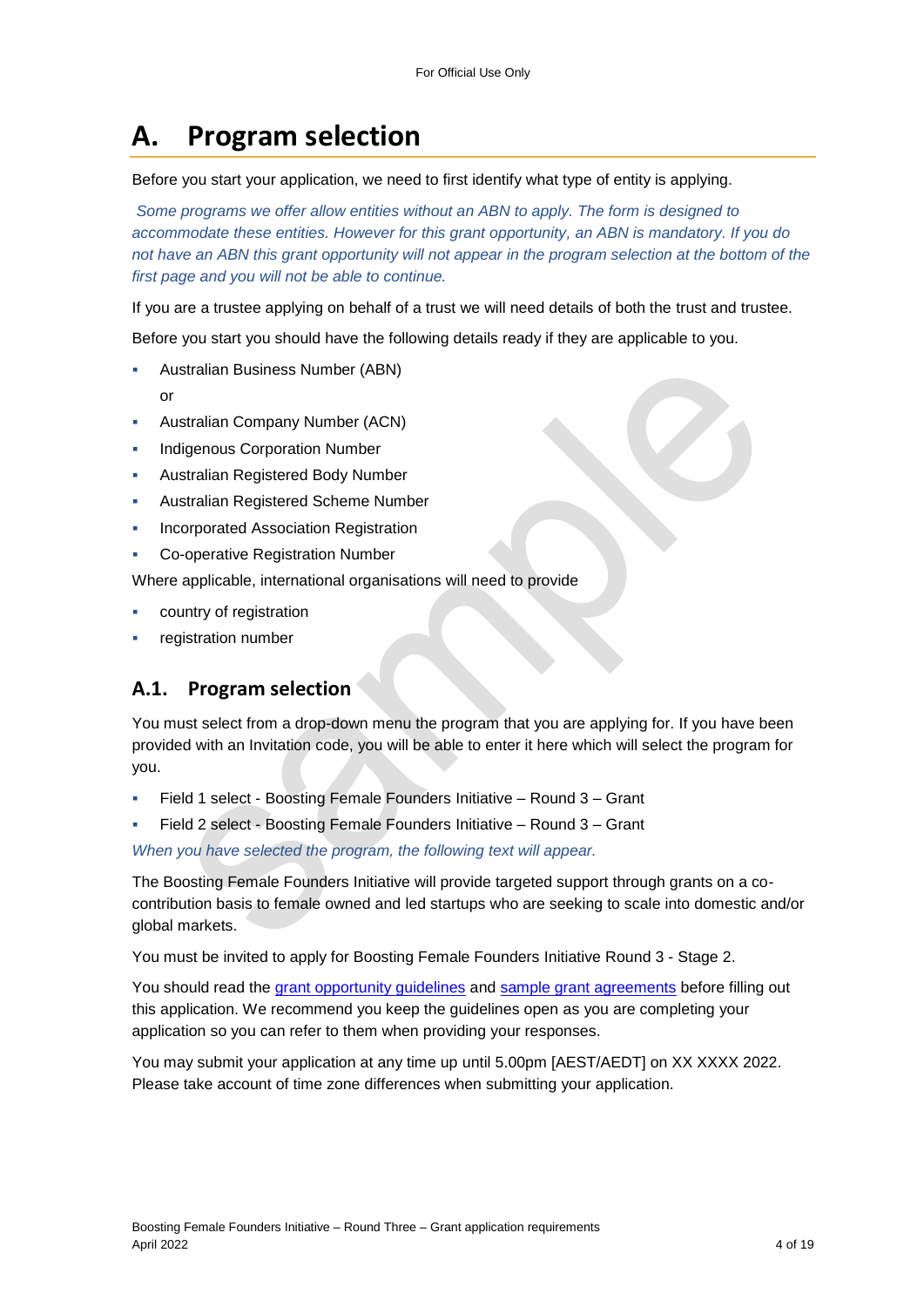# **B. Eligibility**

We will ask you the following questions to ensure you are still eligible for the Boosting Female Founders Initiative Round 3 grant opportunity.

*You must select one of the eligible options from a drop down menu to proceed to next question.*

Do you certify that your scalable startup will remain majority owned and led by women for the duration of the grant? \*

*You must answer yes to proceed to next question.*

*This will be a requirement of the grant agreement.*

 Can you provide the required supporting documentation for your application including a business plan, financial documents, evidence of your source of funding, video and pitch deck?<sup>\*</sup>

*You must answer yes to proceed to next section.*

*You will be required to provide evidence later in the application.*

# **C. Applicant address**

## **C.1. Applicant street address**

You must provide your street address

*When you start typing the address in the field you can select the correct one from the drop down list that appears. If it is not there you can enter manually.*

## **C.2. Applicant postal address**

You must provide your postal address

*When you start typing the address in the field you can select the correct one from the drop down list that appears. If it is not there you can enter manually.*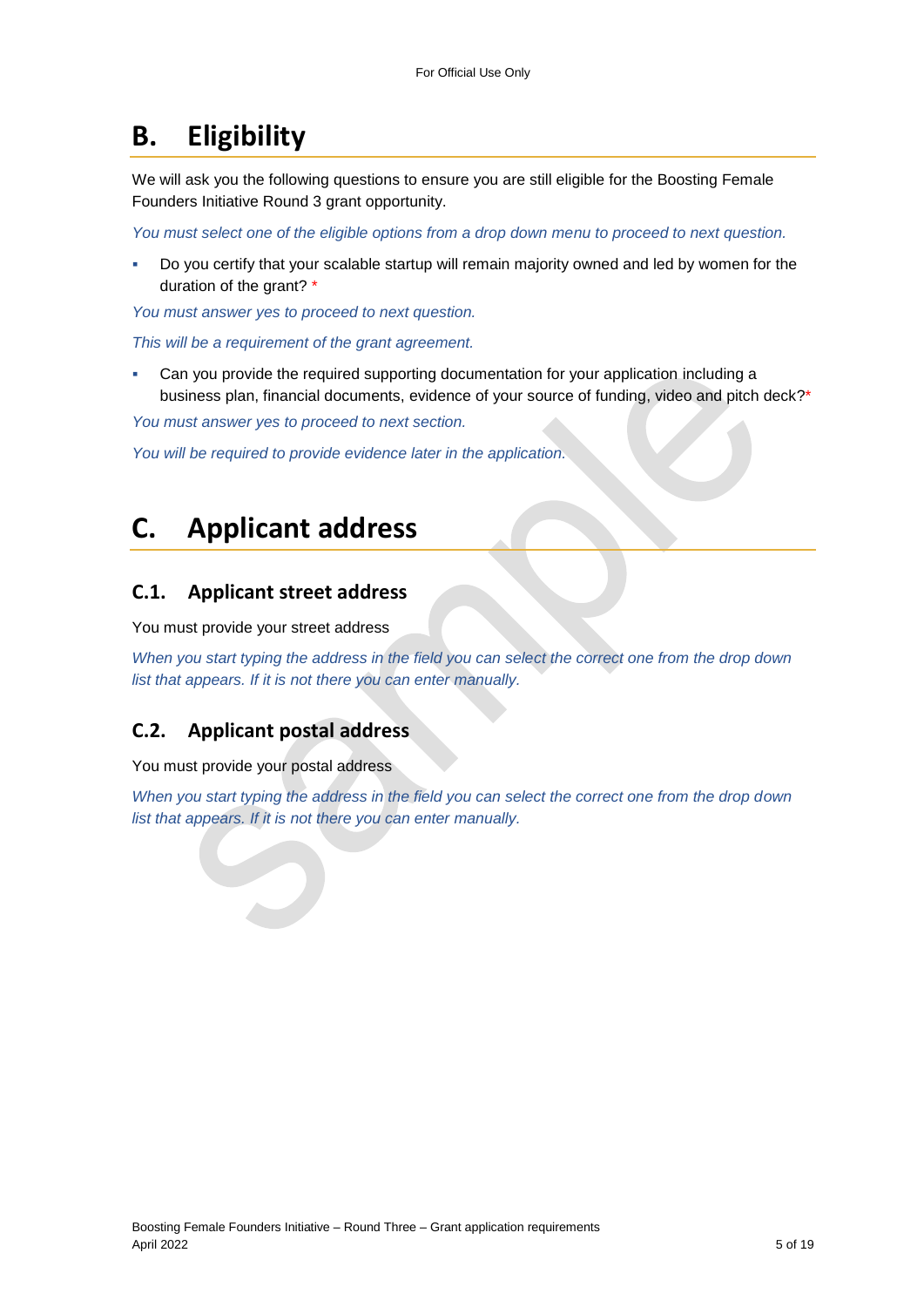# **D. About your organisation**

*We collect the following data from all applicants across all grant programs. We use this data to better understand your organisation and to help us develop better policies and programs.*

# **D.1. Latest financial year figures**

*All values must be whole numbers. For example*

*6.5 months should be presented as 7 months*

*\$2 million should be presented as \$2,000,000*

- Has the applicant existed for a complete financial year?
- If no, enter the number of months completed in the financial year to date.

### **D.2. Recent trading performance**

You must provide the following financial information about the applicant organisation for the financial year you have entered above.

*Values must be that of the entity applying (the 'applicant'), regardless of whether the entity belongs to a consolidated group for tax purposes.*

*These fields are mandatory and entering \$0 is acceptable if applicable for your organisation.*

Sales revenue (turnover)

*Total revenue from the sale of goods and services, as reported in your organisation's Business Activity Statement (BAS).*

Export revenue

*Total revenue from export sales, as reported in your organisation's Business Activity Statement (BAS).*

R&D expenditure

*Expenditure on research and development, i.e. creative work undertaken on a systematic basis in order to increase the stock of knowledge, including knowledge of humankind, culture and society, and the use of this stock of knowledge to devise new applications.*

Taxable income

*Taxable income or loss as per your organisation's income tax return form.*

Number of employees (headcount)

*Number of individuals who are entitled to paid leave (sick and holiday), or generate income from managing your organisation. This should include working proprietors and salaried directors.*

Number of independent contractors (headcount)

*Number of individuals engaged by your organisation under a commercial contract (rather than an employment contract) to provide employee-like services on site.*

## **D.3. Your ANZSIC code**

Provide from a drop-down menu: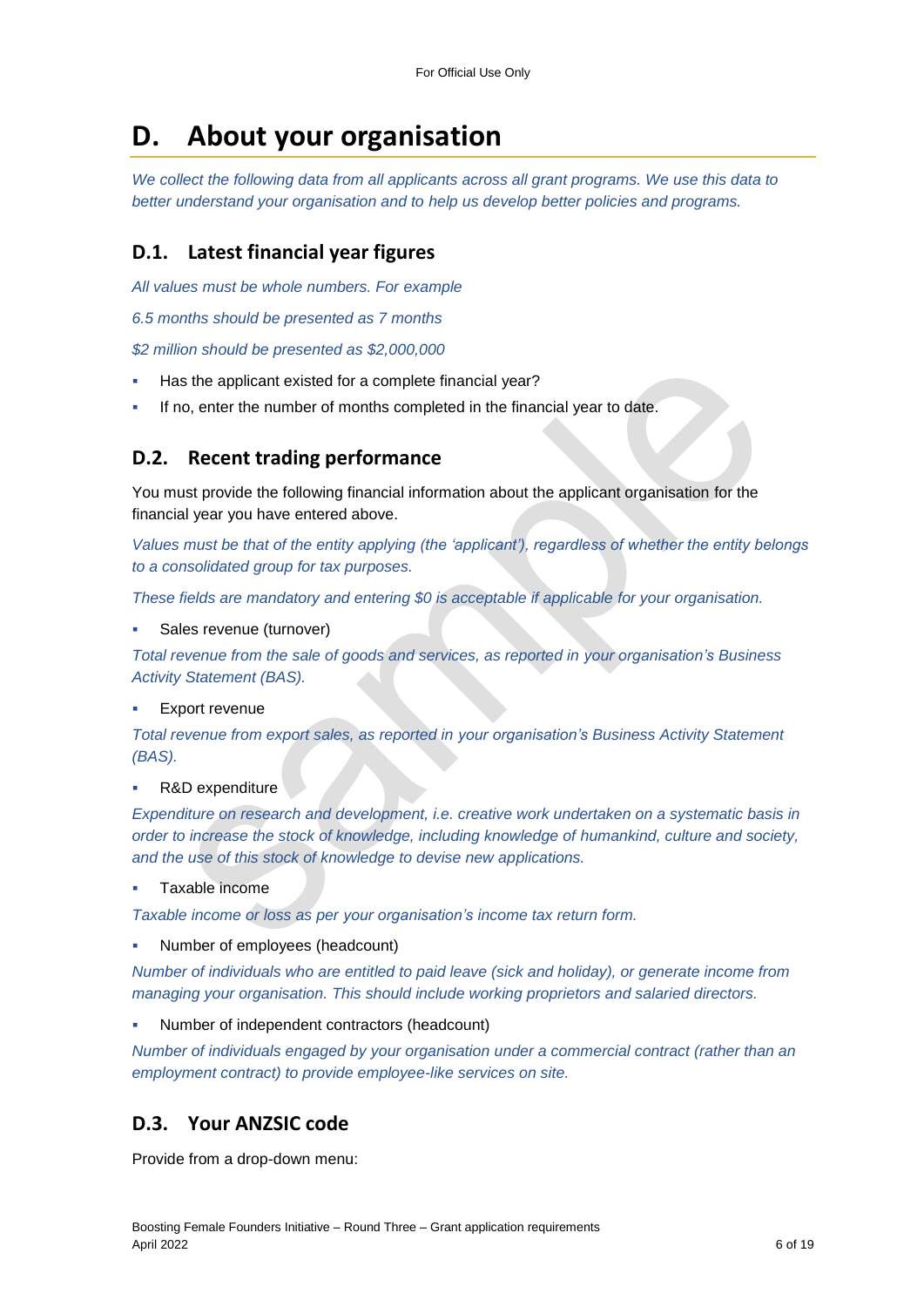- your organisation's main revenue earning division under the Australian and New Zealand Standard Industrial Classification [\(ANZSIC\)](https://www.abs.gov.au/ausstats/abs@.nsf/0/20C5B5A4F46DF95BCA25711F00146D75?opendocument).
- your organisation's main revenue earning class under the Australian and New Zealand Standard Industrial Classification [\(ANZSIC\)](https://www.abs.gov.au/ausstats/abs@.nsf/0/20C5B5A4F46DF95BCA25711F00146D75?opendocument).

### **D.4. Indigenous organisation**

Is your organisation Indigenous owned?

*An organisation is considered Indigenous owned where at least 51% of the organisation's members or proprietors are Indigenous.*

Is your organisation Indigenous controlled?

*An organisation is considered Indigenous controlled where at least 51% of the organisation's board or management committee is Indigenous.*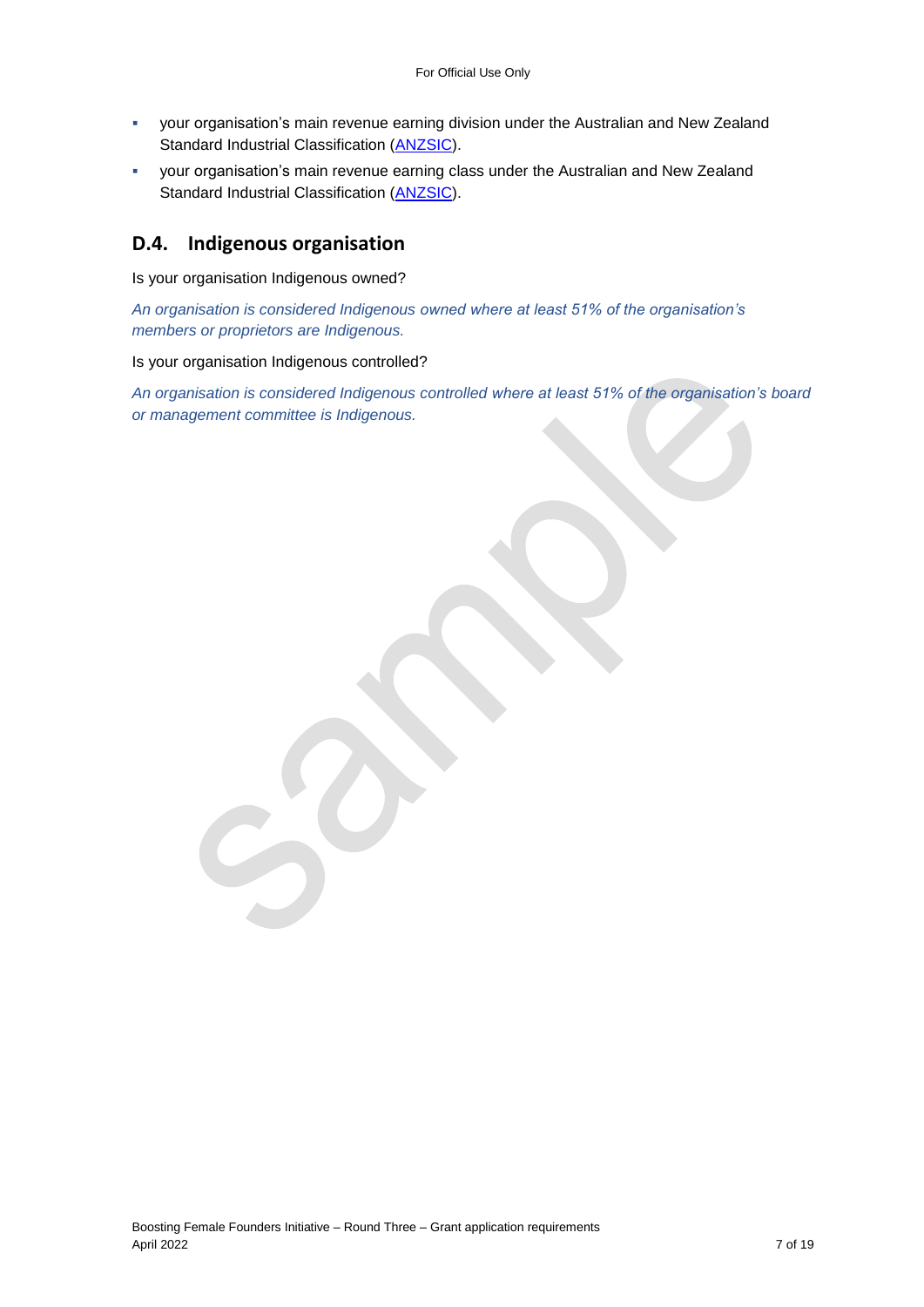# **E. Project information**

On this page you must provide the detailed information about your proposed project.

*If your application is successful, we will publish some grant details on GrantConnect and other government publications. Published details include:*

*name of the grant recipient a project title a brief project description and its intended outcome amount of grant funding awarded.* 

## **E.1. Project title and description**

Provide a project title.

*Your response is limited to 75 characters including spaces and does not support formatting.* 

Provide a brief project description.

*Your response is limited to 750 characters including spaces and does not support formatting.* 

*Ensure your project description focuses on your project's key activities and outcomes. Outline what it is you are going to do and how it will benefit your organisation.*

#### **E.2. Detailed project description and key activities**

*This information will be included in your grant agreement if your application is successful.*

Provide a detailed description of your project including the project scope and key activities.

*Your response is limited to 5000 characters including spaces and does not support formatting.* 

#### **E.3. Project outcomes**

*This information will be included in your grant agreement if your application is successful.*

Provide a summary of the expected project outcomes.

*Your response is limited to 5000 characters including spaces and does not support formatting.*

### **E.4. About your start up**

*How many customers and/or users does your startup currently have, and where are they?*

*A customer is a person who pays for and uses your product//service.*

*A user is a person who that uses a trial or free version of your product/service.*

- Customers in Australia
- Customers overseas
- Users in Australia
- Users overseas

*How many employees do you currently employ (headcount)?*

Full-time, ongoing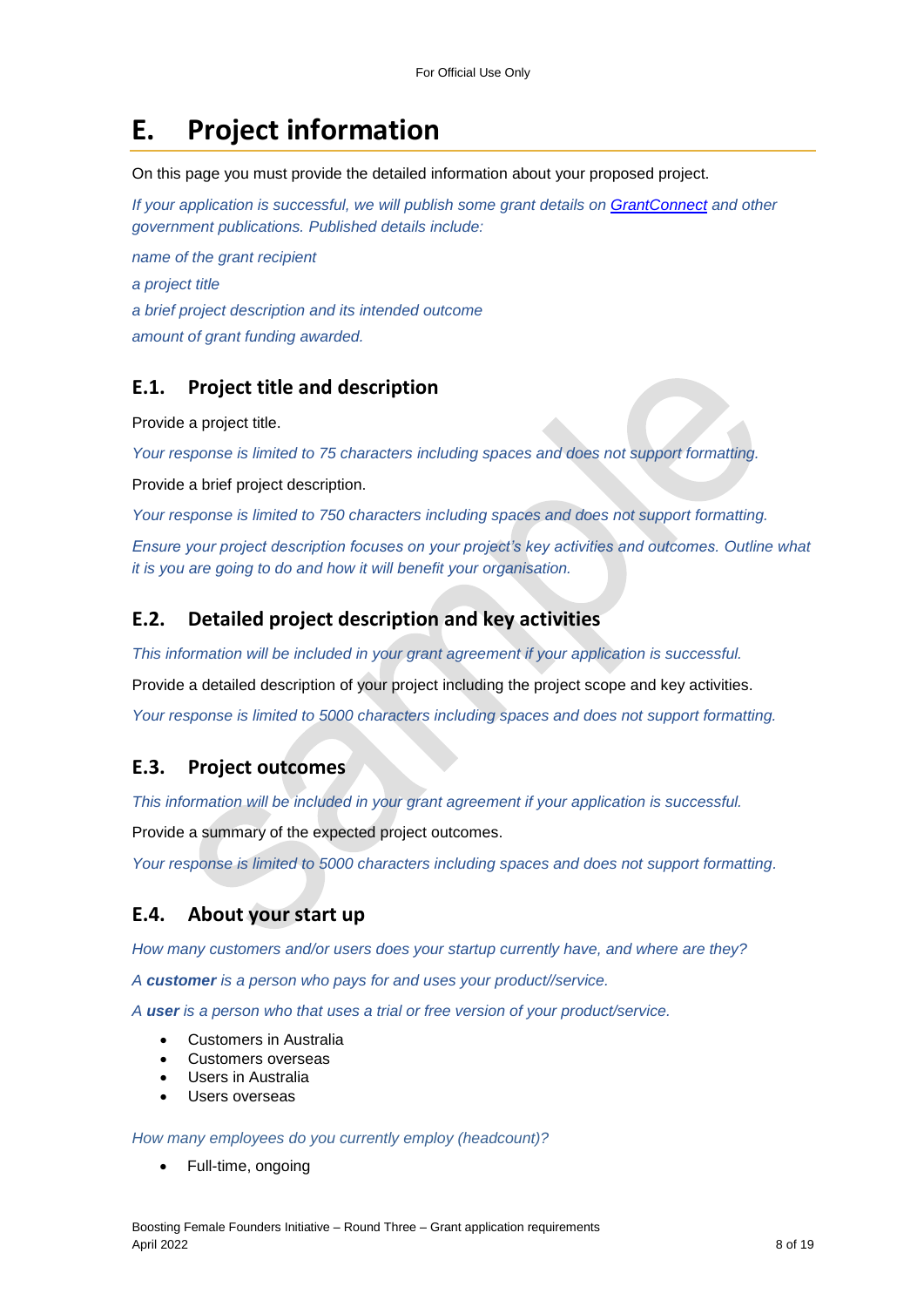- Part-time employees
- Non-ongoing, e.g. casuals or contractors

*Of the above, how many Indigenous employees do you currently employ (headcount)?*

- Full-time, ongoing
- Part-time employees
- Non-ongoing, e.g. casuals or contractors

*How many new employees do you expect to employ (headcount) as a result of your organisation's participation in this program?*

- Full-time, ongoing
- Part-time employees
- Non-ongoing, e.g. casuals or contractors

*Of the above, how many Indigenous employees do you expect to employ (headcount) as a result of your organisation's participation in this program?*

- Full-time, ongoing
- Part-time, ongoing
- Non-ongoing, e.g. casuals or contractors

### **E.5. Grant percentage**

Did you apply for a grant greater than 50 per cent of eligible project expenditure?

Do you confirm that at least one of the following still applies

 your head office is located in a regional area *We consider your business as located in a regional area if your head office is in a regional area as defined in the [mapping tool.](https://www.health.gov.au/resources/apps-and-tools/health-workforce-locator/health-workforce-locator) For this grant opportunity, we consider Inner Regional, Outer Regional, Remote and Very Remote locations as regional areas.*

- at least one of your founding team members (owners and leaders) is an Indigenous Australian or your business is an Indigenous business
- at least one of your founding team members (owners and leaders) is a person with a disability
- at least one of your founding team members (owners and leaders) has migrated to Australia as a refugee or humanitarian entrant.

### **E.6. Project duration**

*Your expected start dates for projects should begin no earlier than February 2023.*

*Your project must be completed 30 April 2025.*

*The project length will be calculated by the start and end dates you enter. Your project can be no longer than 24 months*

- Estimated project start date
- Estimated project end date
- Estimated project length (in months)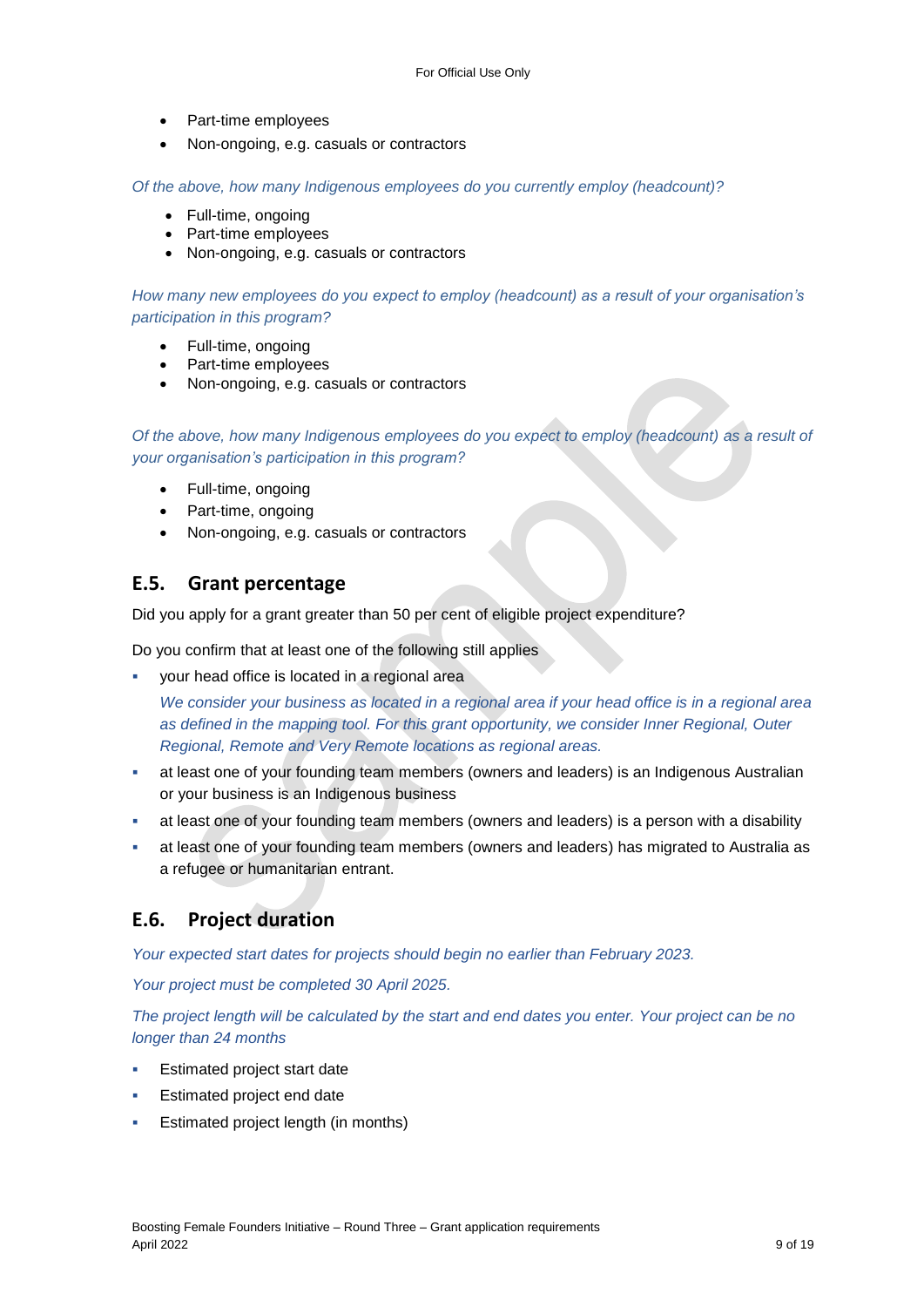# **E.7. Project milestones**

You must breakdown your project into milestones. You should include the key activities occurring at each milestone. The start date of milestone 1 is the expected project start date. The end date of your last milestone activity will be the project end date. You will be required to complete the following fields. You can add up to 10 milestones.

The milestone start and end dates must be between the project start and end dates.

#### Milestone title

*Your response is limited to 100 characters including spaces and does not support formatting.*

**Description** 

*Your response is limited to 750 characters including spaces and does not support formatting.*

- Estimated start date
- Estimated end date

# **E.8. Project location**

You must provide the address where your project will be undertaken and the estimated percentage of project value expected to be undertaken at that site. If you have multiple sites you must add the address of each site.

*A project site must be a street address. Do not provide a postal address, institution or building name. You can have multiple locations but your first entry must be your head office address.*

- Project site address
- Estimated percentage of project value expected to be undertaken at site

# **E.9. Disclosure of financial penalties**

Have any of your board members, management or persons of authority been subject to any pecuniary penalty, whether civil, criminal or administrative, imposed by a Commonwealth, state, or territory court or a Commonwealth, state, or territory entity?

If yes, provide details of the penalty.

*Your response is limited to 750 characters including spaces and does not support formatting.*

# **E.10. Foreign affiliations**

Does your project receive any funding or non-financial support from a foreign source?

If yes, provide details of the foreign financial support.

*Your response is limited to 750 characters including spaces and does not support formatting.*

Do any entities or key personnel involved with the project receive financial support or benefits from a foreign source?

If yes, provide details of the arrangement.

*Your response is limited to 750 characters including spaces and does not support formatting.*

Do any entities or key personnel involved with the project have any current or former association with a foreign talent program?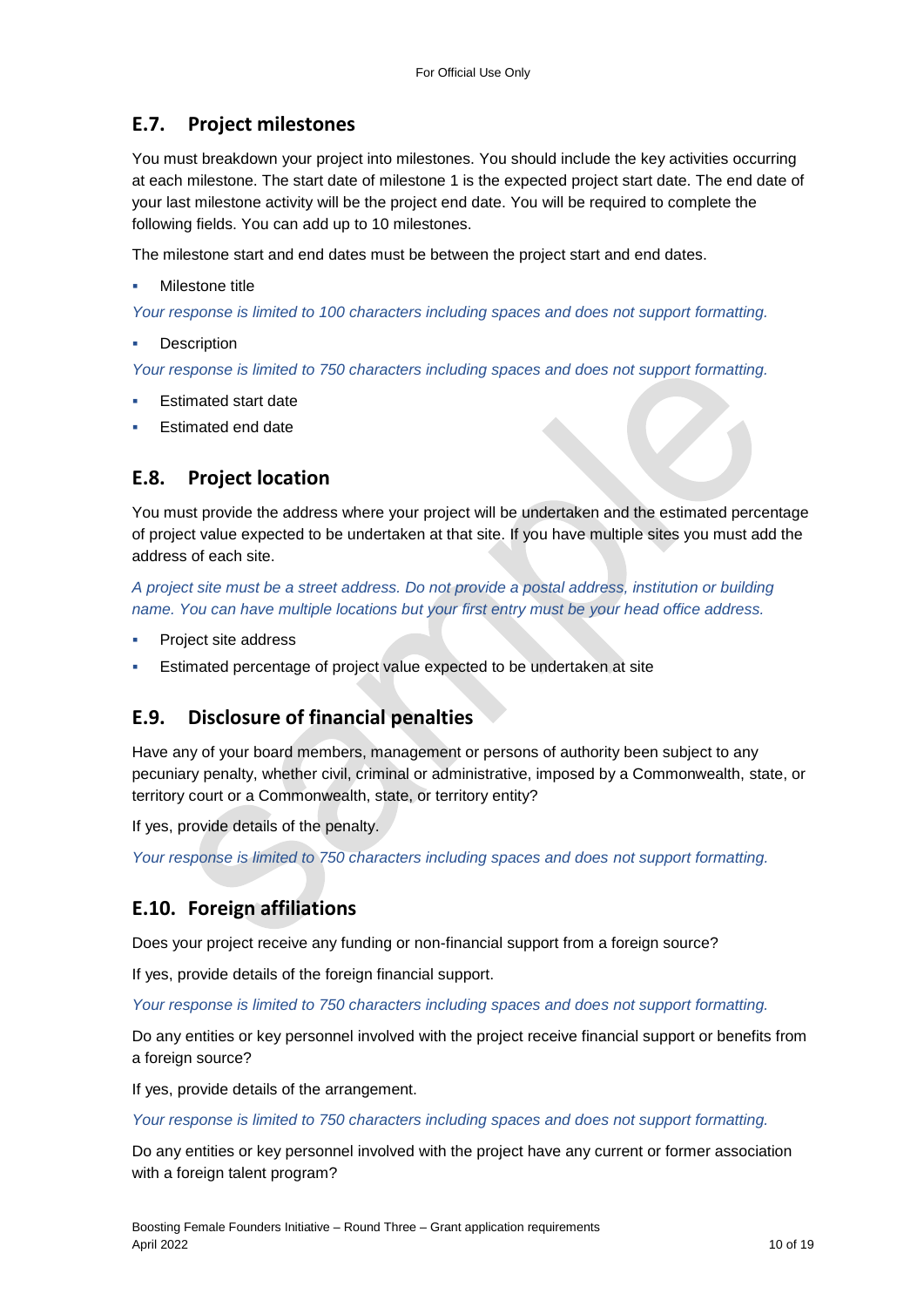If yes, provide details of the foreign talent program.

*Your response is limited to 750 characters including spaces and does not support formatting.*

Do any entities or key personnel involved with the project have any ties to a foreign government, military or state-owned enterprise?

If yes, provide details of the affiliations or associations.

*Your response is limited to 750 characters including spaces and does not support formatting.*

# **E.11. National security plan**

Does your organisation have a plan or framework in place to manage any potential security risks associated with the project and your organisation more broadly?

*This includes protecting your organisation from potential national security risks including cyber security threats and the secure handling of data. We may ask for a copy of your plan or framework at a later stage.*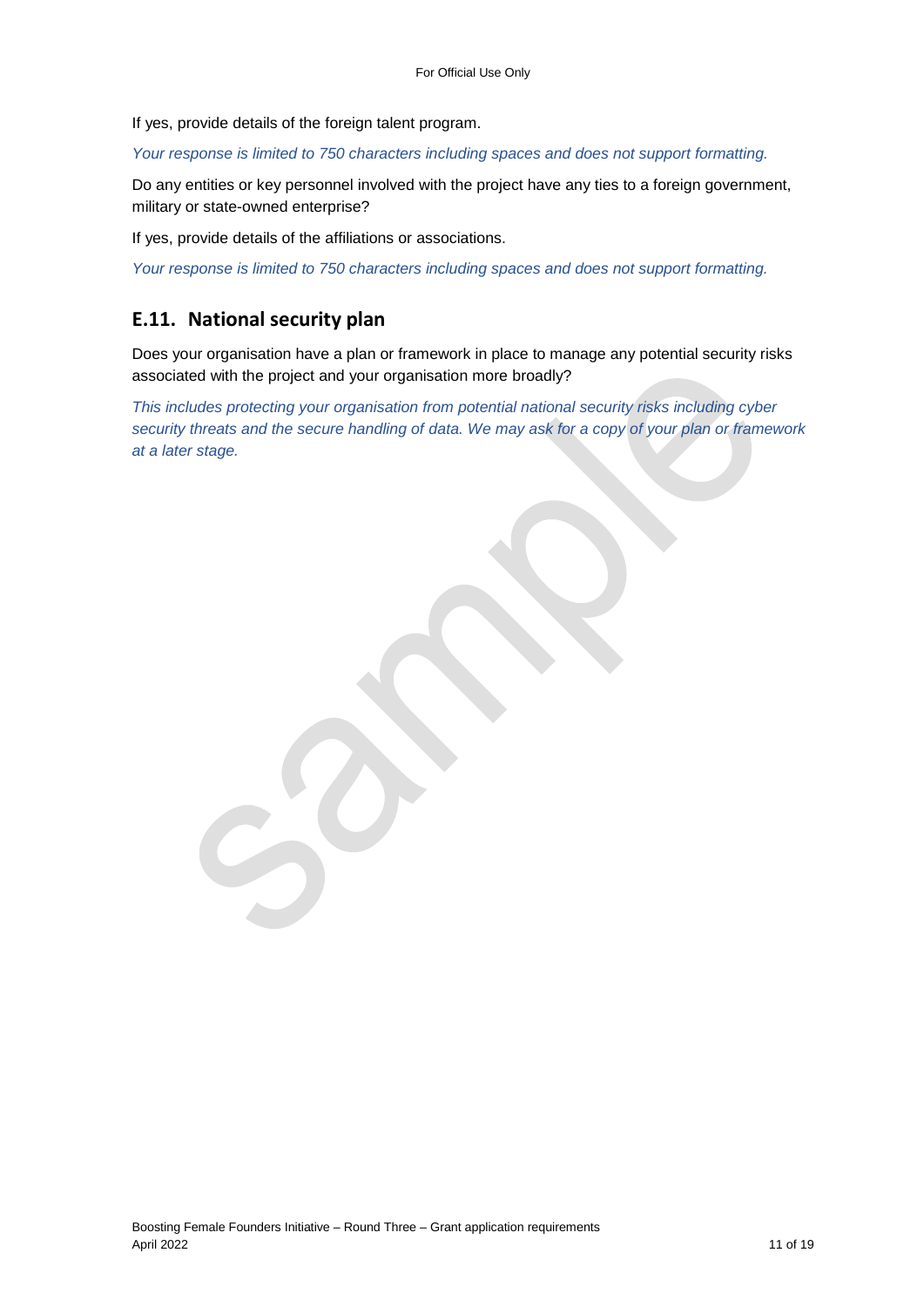# **F. Project budget**

# **F.1. Project budget summary**

Provide a summary of your eligible project expenditure over the life of the project.

*If you are registered for GST, enter the GST exclusive amount. If you are not registered for GST, enter the GST inclusive amount. We only provide grant funding based on eligible expenditure. Refer to the guidelines for guidance on eligible expenditure.*

*You will also be required to attach a detailed project budget later in the application form.] [Refer to the grant opportunity guidelines for the requirements of the budget.*

| Type of expenditure | <b>Head of expenditure</b>                         | <b>Financial Year</b> | <b>Cost</b>   |
|---------------------|----------------------------------------------------|-----------------------|---------------|
| Project expenditure |                                                    |                       | \$            |
|                     | Labour Expenditure                                 |                       | \$            |
|                     |                                                    | 2022/23               | \$            |
|                     |                                                    | 2023/24               | $\frac{1}{2}$ |
|                     |                                                    | 2024/25               | \$            |
|                     | Labour on-costs and<br>administrative<br>overheads |                       | \$            |
|                     |                                                    | 2022/23               | \$            |
|                     |                                                    | 2023/24               | \$            |
|                     |                                                    | 2024/25               | \$            |
|                     | Contract expenditure                               |                       | \$            |
|                     |                                                    | 2022/23               | \$            |
|                     |                                                    | 2023/24               | \$            |
|                     |                                                    | 2024/25               | \$            |
|                     | Travel and overseas<br>expenditure                 |                       | \$            |
|                     |                                                    | 2022/23               | \$            |
|                     |                                                    | 2023/24               | \$            |
|                     |                                                    | 2024/25               | \$            |
|                     | Other eligible<br>expenditure                      |                       |               |
|                     |                                                    | 2022/23               | \$            |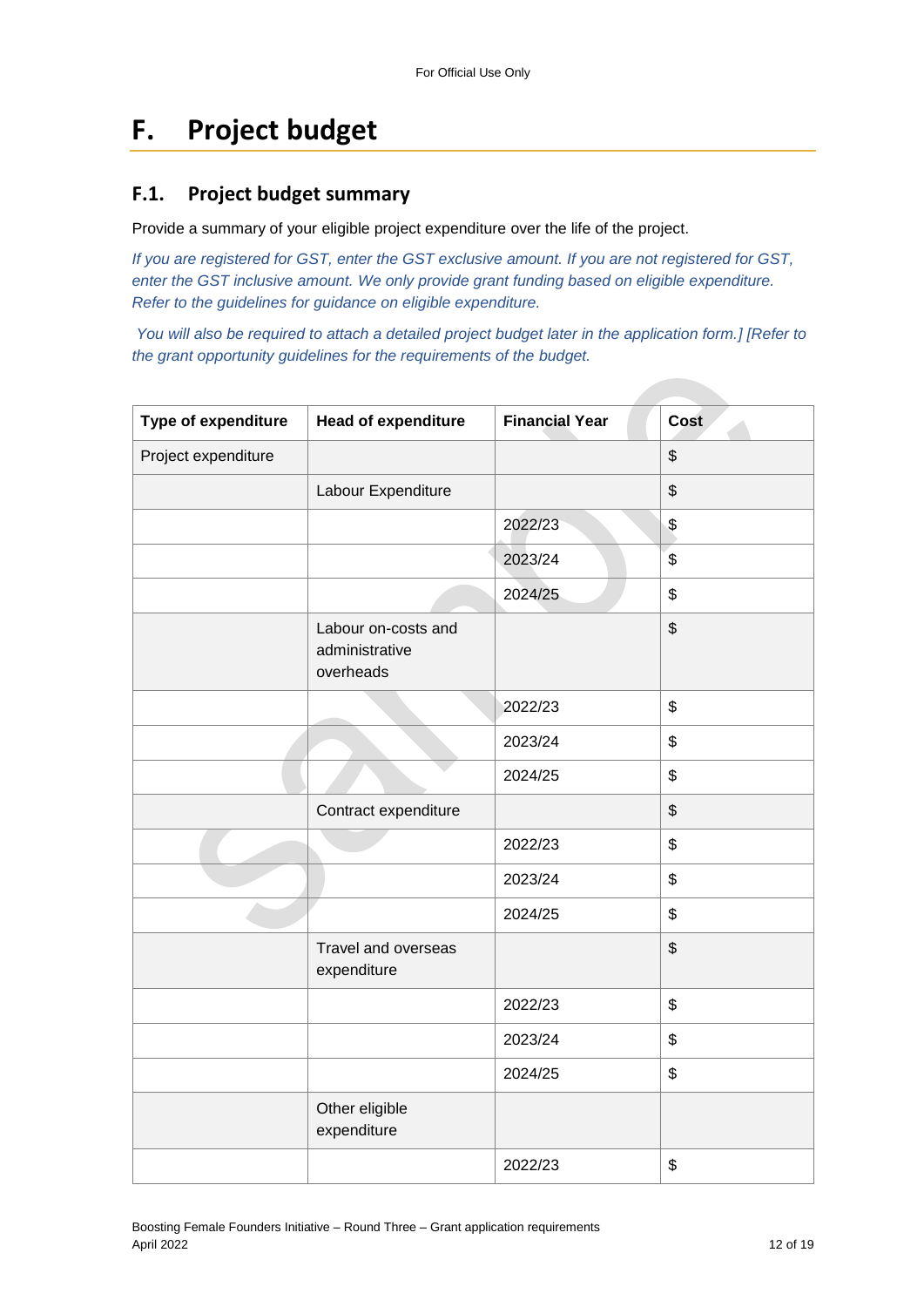| <b>Type of expenditure</b> | <b>Head of expenditure</b> | <b>Financial Year</b> | Cost |
|----------------------------|----------------------------|-----------------------|------|
|                            |                            | 2023/24               |      |
|                            |                            | 2024/25               | Φ    |
| Total                      |                            |                       |      |

### **F.2. Grant amount sought**

You must enter the amount of grant funding you are requesting. We will add GST to this where applicable.

*Refer to the grant opportunity guidelines for upper and lower limits on grant amounts. If you are changing this amount by more than 10%, compared to the figures provided in your EOI, you must provide detailed justification via email to BFF@business.gov.au*

# **F.3. Contributions**

In this section you must provide details of how you will fund the project, other than the grant funding sought.

*Where you have project partners, their contribution will be recorded later in the application.*

*The total of all sources of funding plus your grant, should be equal to your total project expenditure in the section above.*

*Your own contribution to the project is also considered a 'source of funding' and must be provided.*

You will need to provide the following information for all other sources of funding

- Name of contributor
- Type of contributor

*Contributors are divided into the following types*

- o *Your contribution*
- o *Other non-Commonwealth government grants*
- o *Other non-government contribution*
- Value of contribution
- Date due of contribution
- **Description**

*You may need to provide details around whether your contribution is sourced from bank loans, equity or cash flow etc.* 

*Where you are receiving other government funding you will need to provide details.*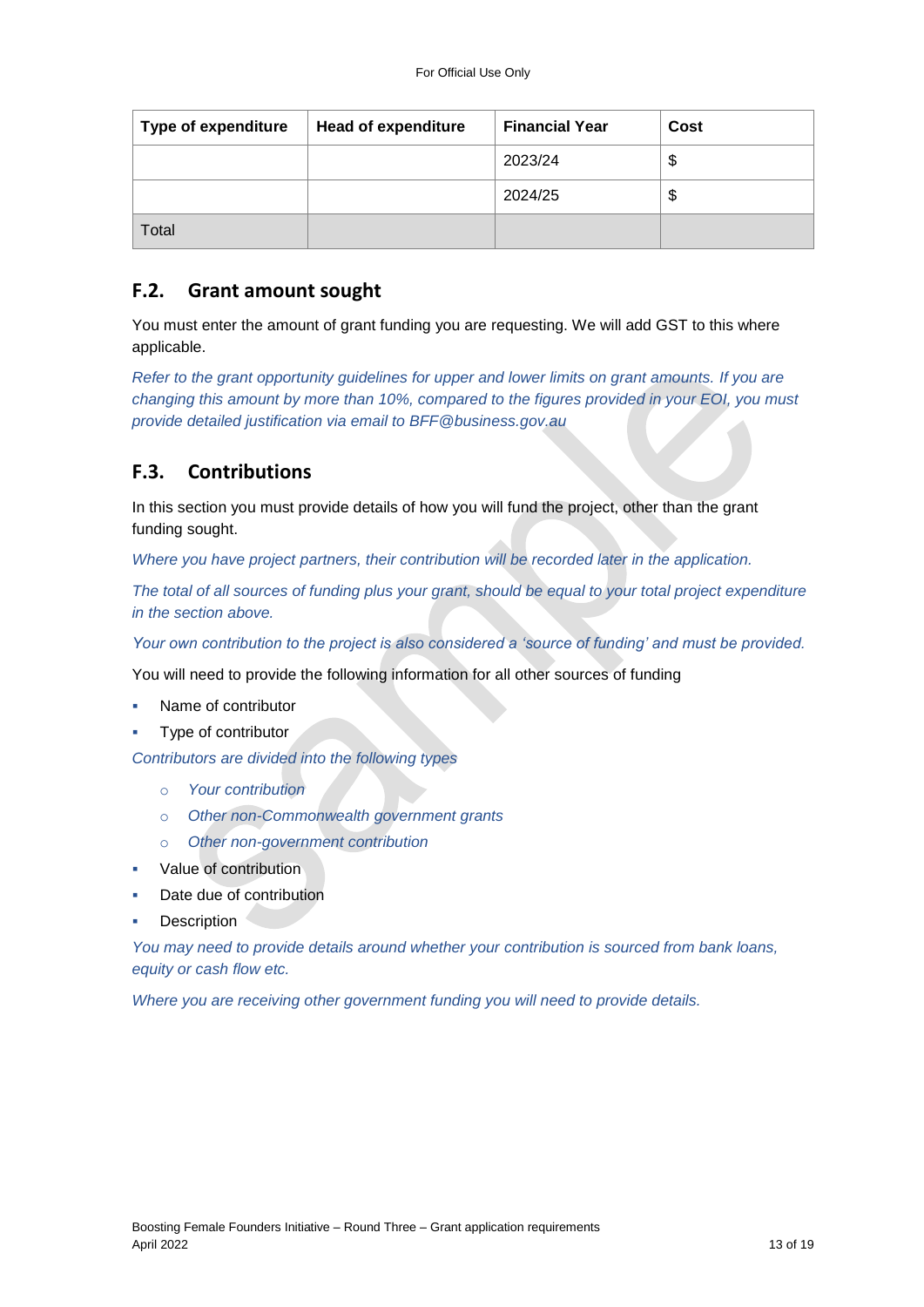# **G. Assessment criteria**

We will assess your application based on the weighting given to each criterion and against the indicators listed beneath each criterion. We will only consider funding applications that score at least 50 per cent against each criterion as these represent best value for money.

*The amount of detail and supporting evidence you provide should be commensurate with the project size, complexity and grant amount requested. You should define, quantify and provide evidence to support your answers.*

To support your responses you must include mandatory attachments later in the application.

# **G.1. Assessment criterion 1 (30 points)**

*Your response is limited to 5000 characters including spaces and does not support formatting.* 

#### **How grant funding will help you to overcome barriers to scaling, expanding into domestic and/or global markets and becoming self-sufficient**

You should demonstrate this by identifying

- how grant funding will be used to support and grow your startup
- how grant funding will enable your startup to expand into domestic and/or global markets and gain a sustainable competitive advantage.

## **G.2. Assessment criterion 2 (40 points)**

*Your response is limited to 5000 characters including spaces and does not support formatting.* 

#### **Your capacity, capability and resources to deliver the project**

You should demonstrate this by identifying

- your and/or your team's qualifications, experience or track record in startups, scaling companies and managing large complex projects
- your plan to finance growth and financial sustainability including leveraging new investments.

You must also attach a business plan comprising 10 pages or less (min 11pt font), a pitch deck (PDF power point presentation max 10 slides) and a video pitch from your CEO/founder (no longer than 5 mins) to support your response. These will be requested later in the application.

# **G.3. Assessment criterion 3 (30 points)**

*Your response is limited to 5000 characters including spaces and does not support formatting.* 

#### **The impact of grant funding**

You should demonstrate this by identifying

- your need for funding, i.e. the extent that you need this grant to achieve your projected growth (you must have a genuine need for funding)
- how your project intends to leverage additional partnerships or support from other organisations
- the benefits to Australia, your region and/or community from your project.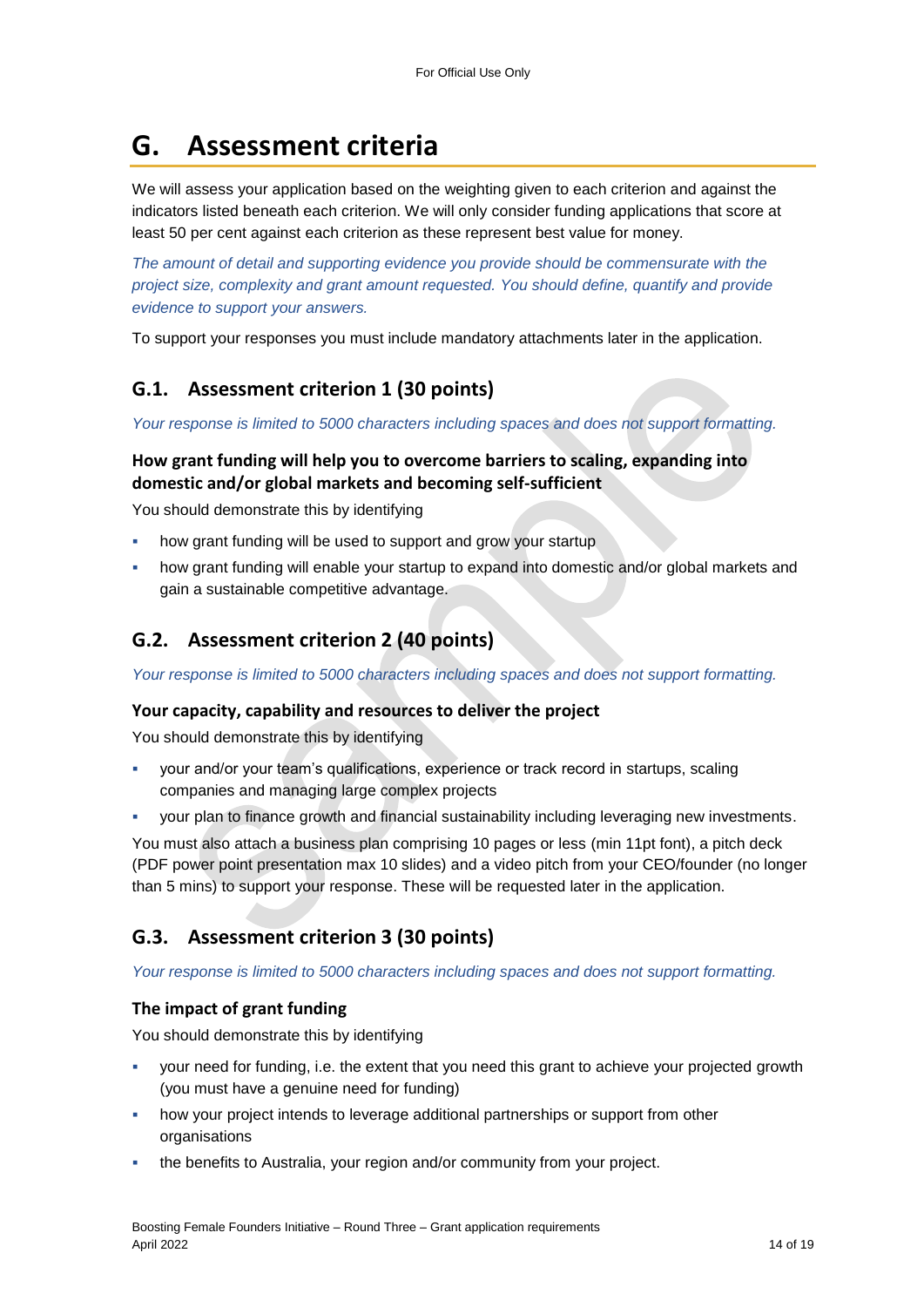# **H. Bank account details**

### **H.1. Bank account details**

If your application is successful we will need to set up a payment process to pay your grant. We need your bank account details to do this. If your application is not successful we will not process these details.

*We can only pay grant funding to the applicant organisation, who if successful will be party to a grant agreement with the Commonwealth. You must provide bank account details for this organisation.*

## **H.2. Account details**

Account name

**BSB** 

Account number

# **H.3. Payment contact**

Given name

Family name

Email address

Phone number

# **I. Application finalisation**

You must answer the following questions and add any supporting documentation required.

## **I.1. Conflict of interest**

Do you have any perceived or existing conflicts of interest to declare?

*Refer to the grant opportunity guidelines for further information on your conflict of interest responsibilities.*

If yes, describe the perceived or existing conflicts of interest.

*Your response is limited to 750 characters including spaces and does not support formatting.*

If yes, describe how you anticipate managing this conflict.

*Your response is limited to 750 characters including spaces and does not support formatting.*

## **I.2. Program feedback**

How did you hear about the grant opportunity?

*You may select from a drop-down menu.*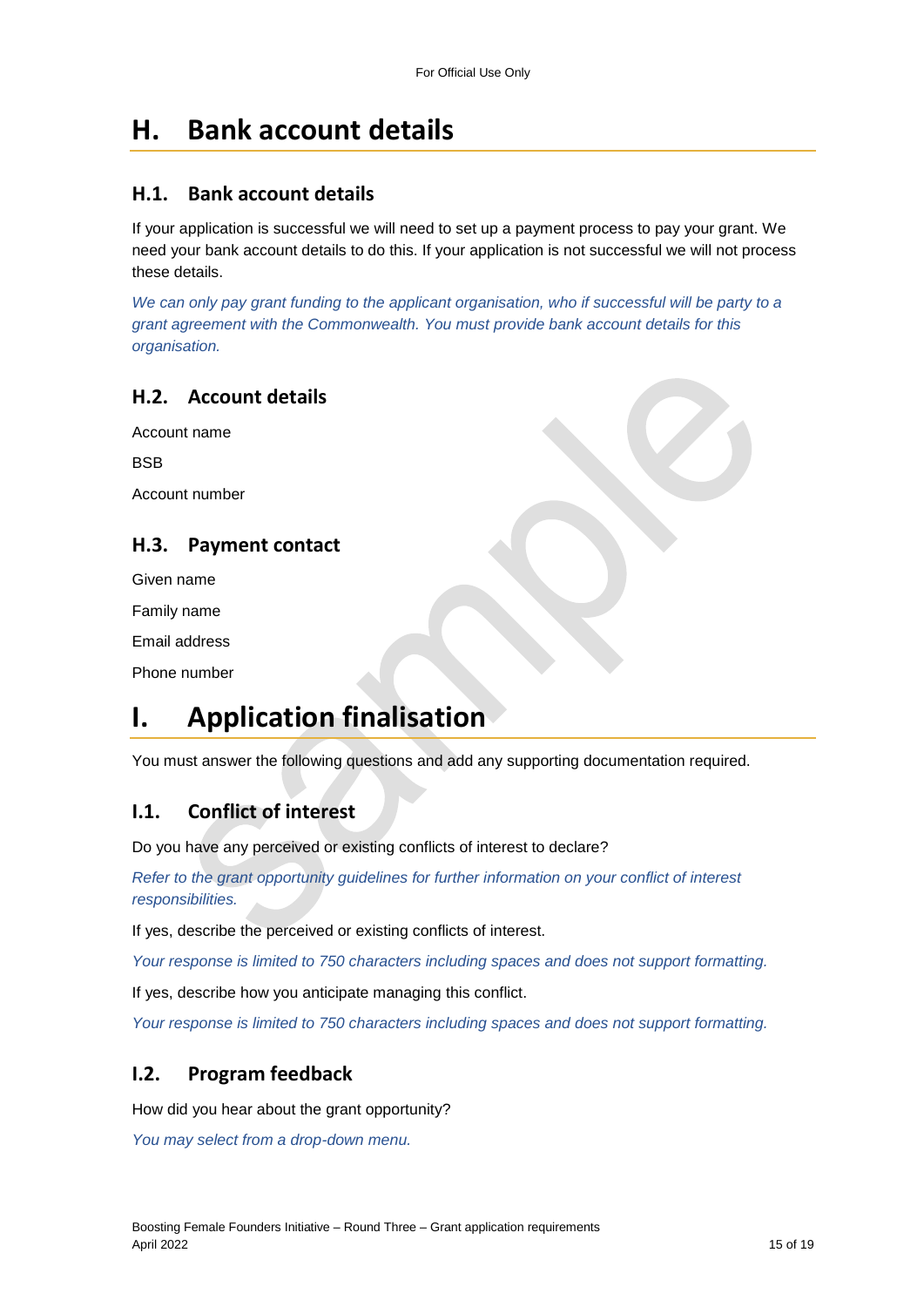# **I.3. Additional information**

You must attach the following supporting documentation. You should only attach documents we have requested.

*The total of all attachments cannot exceed 20 MB.* 

*Individual files must be smaller than 2.0mb, and be one of the following types:doc, docx, rtf, pdf, xls, xlsx, csv, jpg, jpeg, png, gif.*

*Filenames should only include letters or numbers and should be fewer than 40 characters.* 

*Templates referred to are available under [Key Documents](https://business.gov.au/grants-and-programs/boosting-female-founders-initiative-round-3#key-documents) on the Boosting Female Founders Initiative website*

evidence to support your source of funding (e.g. evidence of contribution template)

*You must provide evidence to support your source of funding such as:*

 *A letter from financial institution, investor or other contributor clearly indicating the amount of the cash contribution and any terms or conditions attached to the funding (see evidence of contribution template).* 

*Where you are providing co-contribution a bank statement showing funds available or a letter from a CPA/CA indicating that funds are available*

 pitch deck to support your response to the assessment criteria *This should be a PDF PowerPoint presentation (max 10 slides and 2MB)*

link to a video pitch from your CEO/founder to support your response to the assessment criteria

*A short video link (max 5 minutes)*

 company's profit and loss, balance sheet and cash flow statements for the current year, and three years past where applicable

*These documents must be submitted as a single PDF (max 2MB)*

your business plan in 10 pages or less

*You must include a business plan including revenue model, customer acquisition and company/management structure, scope, implementation methodology, timeframes, budget, risks and risk mitigations, and how you will measure the success of the project* 

- where applicable, a copy of
	- your shareholder register
	- **vour trust deed.**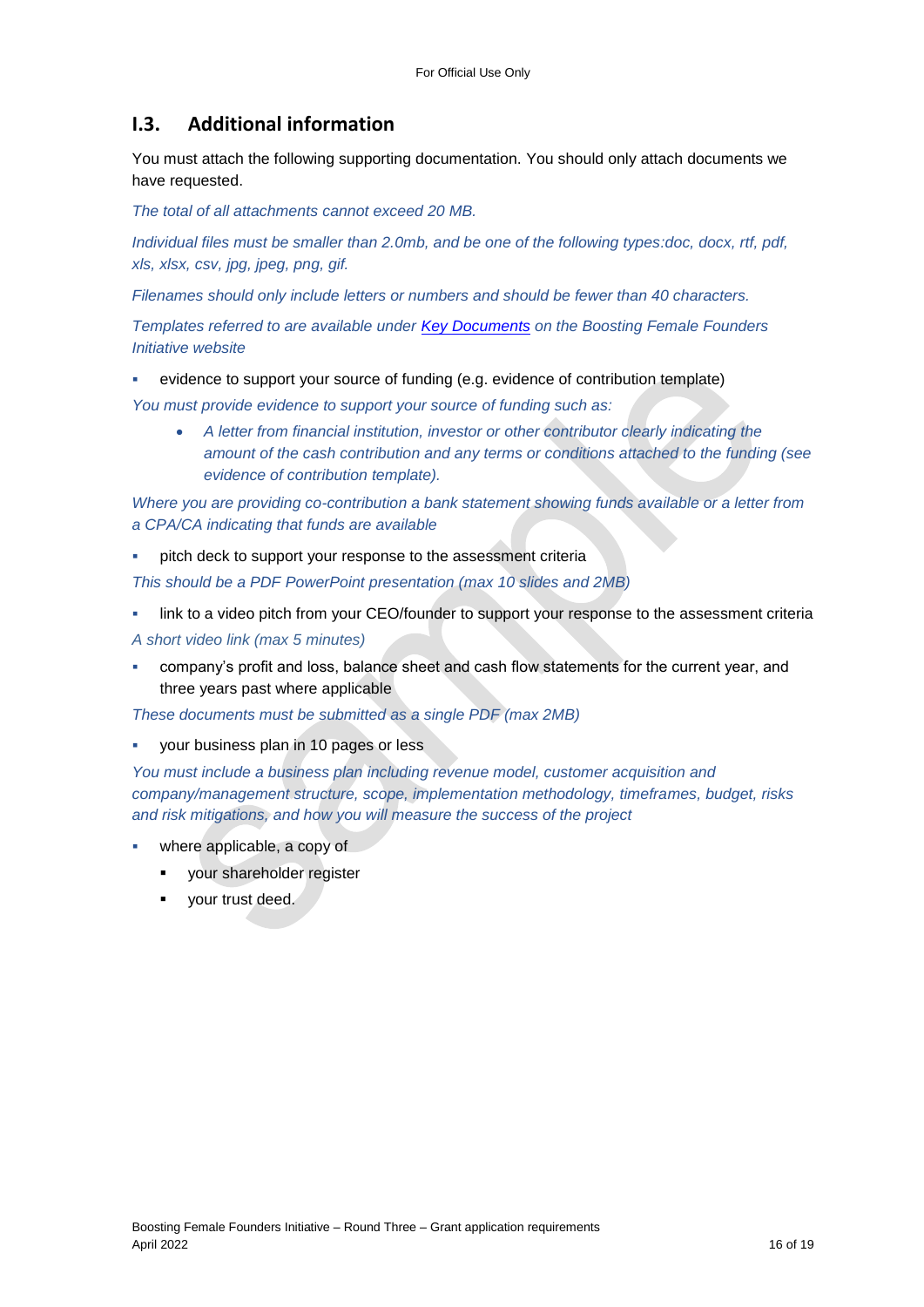# **J. Primary contact**

You must provide the details of a primary contact for your application.

*The primary contact is the person authorised to act on behalf of the applicant. We consider them our primary contact point for all aspects of this application. We will send all email correspondence to this person. If these details change, you must inform us as soon as possible so automated emails can be redirected. The details include*

- Given name
- **Family name**
- Position title
- Email address
- Phone number
- Mobile number
- Primary address

Boosting Female Founders Initiative – Round Three – Grant application requirements April 2022 17 of 19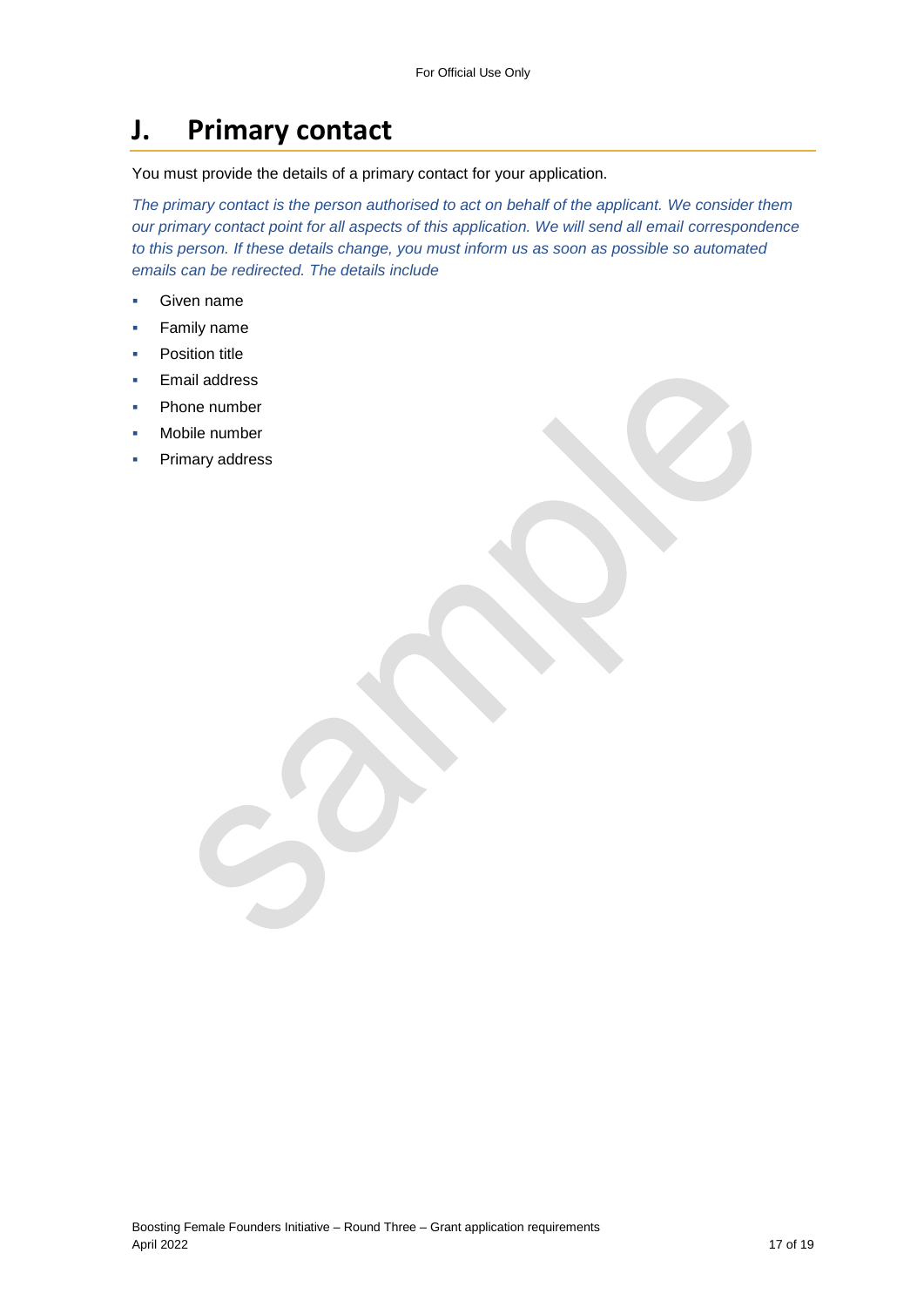# **K. Application declaration**

In order to submit your application you will be required to agree to the following declaration.

### **K.1. Privacy and confidentiality provisions**

I acknowledge that this is an Australian Government program and that the Department of Industry, Science, Energy and Resources (the department) will use the information I provide in accordance with the following:

- [Australian Government Public Data Policy Statement](https://www.pmc.gov.au/sites/default/files/publications/aust_govt_public_data_policy_statement_1.pdf)
- [Commonwealth Grants Rules and Guidelines](https://www.finance.gov.au/government/commonwealth-grants/commonwealth-grants-rules-guidelines)
- grant opportunity guidelines
- applicable Australian laws.

Accordingly, I understand that the department may share my personal information provided in this application within this department and other government agencies:

a. for purposes directly related to administering the program, including governance, research and the distribution of funds to successful applicants

b. to facilitate research, assessment, monitoring and analysis of other programs and activities unless otherwise prohibited by law.

I understand that where I am successful in obtaining a grant, the financial information that I provide for the purposes of payment will be accessible to departmental staff to enable payments to be made through the department's accounts payable software system.

I understand that information that is deemed 'confidential' in accordance with the grant opportunity guidelines may also be shared for a relevant Commonwealth purpose.

The department will publish information on individual grants in the public domain, including on the department's website, unless otherwise prohibited by law.

## **K.2. Applicant declaration**

I declare that I have read and understood the grant opportunity guidelines, including the privacy, confidentiality and disclosure provisions.

I declare that the proposed project outlined in this application and any associated expenditure has been endorsed by the applicant's board/ management committee or person with authority to commit the applicant to this project.

I declare that the applicant will comply with, and require that its subcontractors and independent contractors comply with, all applicable laws.

I declare that the applicant and any project partners are not listed on the [National Redress Scheme](https://www.nationalredress.gov.au/institutions/institutions-have-not-yet-joined) list of institutions, where sexual abuse has occurred, that have not joined or signified their intent to join the Scheme.

I declare that the applicant is not named by the [Workplace Gender Equality Agency](https://www.wgea.gov.au/what-we-do/compliance-reporting/non-compliant-list) as an organisation that has not complied with the *Workplace Gender Equality Act 2012*.

I confirm that the applicant, project partners and associated activities are in compliance with current [Australian Government sanctions.](https://www.dfat.gov.au/international-relations/security/sanctions)